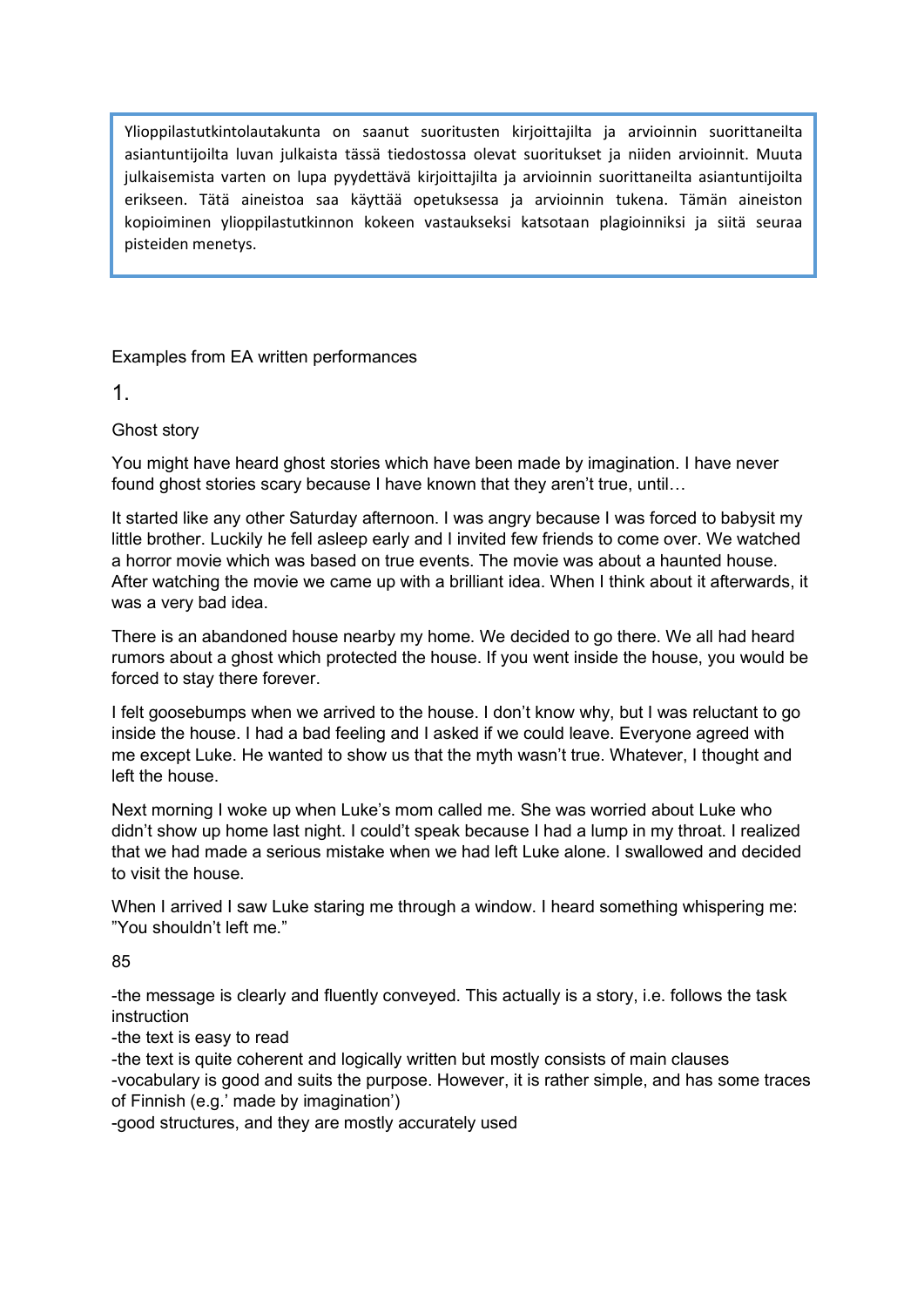#### Task instruction:

Climate change – reality or myth?

 Many scientists say there is plenty of evidence that climate change is really taking place, and that it is mainly caused by human action. However, some say global warming is just part of natural alteration. Climate Science Central is an organisation that focuses on both studying climate change and reporting the latest research. Now they want to know what people really think about climate change. Write to the website of Climate Science Central to tell them what your stand on this issue is, and why. Remember to give reasons for your opinions.

2.

Climate change - reality or myth

 I have faced a great variety of different opinions on this topic. What I have noticed is that older people easily think that climate change is just natural alteration and therefore do not care about it. At the same time young people have taken their place to improve the situation by voicing their concerns and voting for the most suitable people to represent them.

 I think that climate change is a great worldwide issue that we need to take seriously. I trust on scientists who study climate change and inspect its consequences. There is a plenty of evidence that glaciers are melting more rapidly than ever before. Also, rising sea levels and terrible natural phenomena prove that something is happening to our planet.

 Climate change is mainly caused by human action. We are intelligent and good at many fields but still we are blindfolded to how we affect the natural environment in a larger scale. Our fossil fuel use increases the concentration of carbon dioxide in the atmosphere, which provokes global warming. In past, our actions have possibly been unintended but now we need to wake up to the reality.

 It is extremely important that we and new generations could live here happily in the future. That's why everyone should do their part to slower global warming. Reducing carbon emissions by recycling and for instance carpooling is easy to do and it really helps. We do not have much time left but I still count on people. We can make a change but first we have to realize that climate change is real.

92

 -communicates clearly, fluently and idiomatically -the text introduces various angles to the topic -there is a clear structure -vocabulary is accurate and varied as well as idiomatic -the text is coherent

3.

Climate change — reality or myth?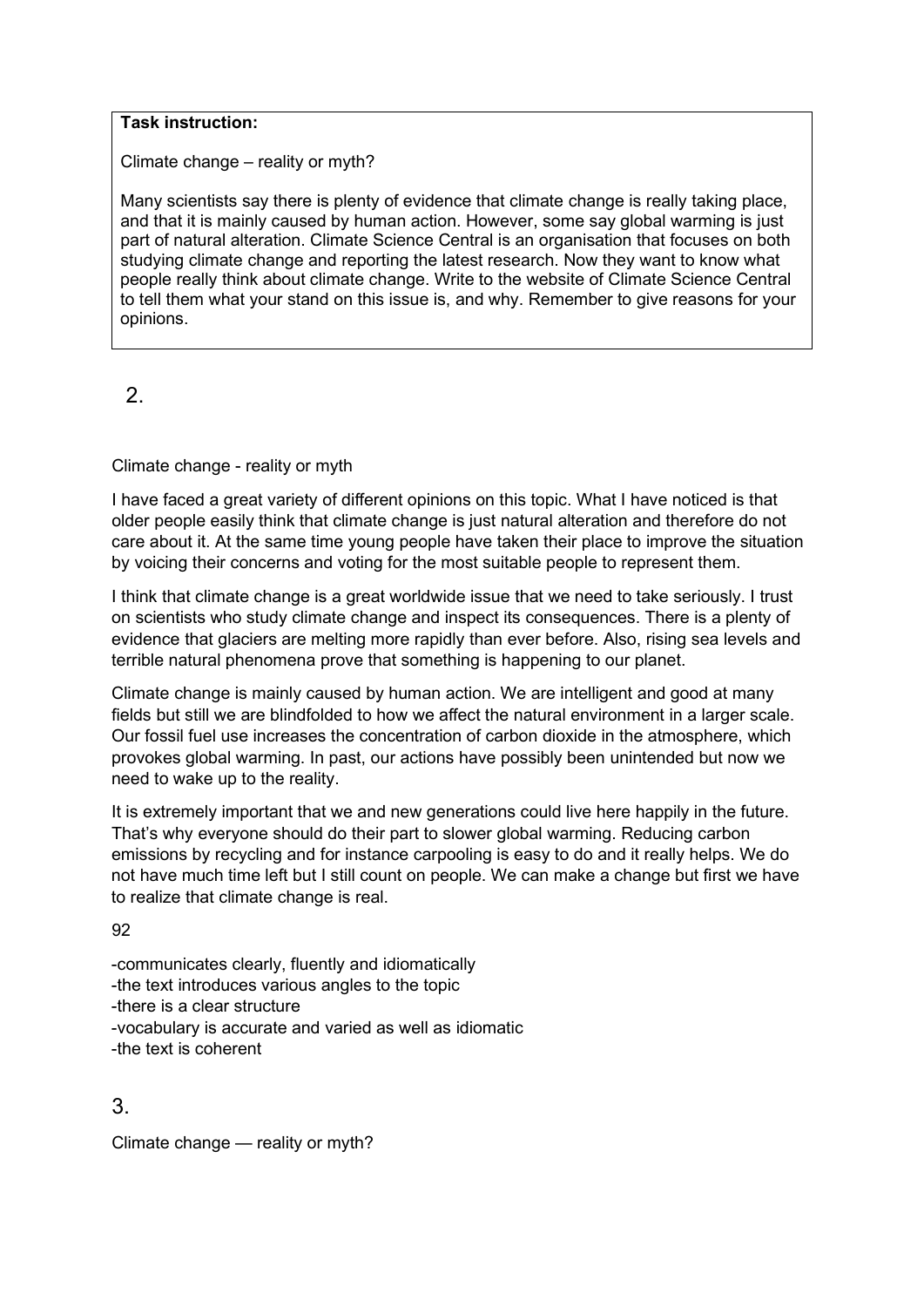If I would have to give some words to describe our world today, I most certainly would have to mention the climate change. Even though some people won't share the same opinions and ideas about the phenomena, it has started a serious conversation.

 Climate change is a very argued topic. One might say this while the other says that. There is a lot of information going around about the climate change and therefore it is hard for ordinary people such as I to tell, which information we should rely on. We are living the times of false news so we have to be able to tell the difference between information and disinformation.

 As I am not a professional scientist, I don't have all the details to back me up while trying to argue with someone about the topic. Professionals can appeal to studies they have made but it doesn't mean much to a person who hasn't had the chance to read it through. That's why I want to point out the importance of our education. Students must be made aware of environmental issues and sustainable lifestyle so that they can make smart choices as adults.

 In the light of the newest evidence, I would take the topic of sustainable development very seriously. If we can't be certain about the facts, we have to play safe and make sure that we won't make the global warming go any worse. After all, it is our home planet we are trying to save here. We don't want to ruin it. I believe that working together people can make a difference. It is simply a question of will.

### 85

-conveys the message clearly and is easy to read

 -vocabulary is good but rather simple and frequent: 'a lot, doesn't mean much'. -you can also notice direct translation from Finnish (e.g. Climate change is a very argued topic. One might say this while the other says that)

-as a whole, the text has a clear structure and each paragraph introduces a new angle

# 4.

My first driving lesson

 My first driving lesson was in winter. In the morning when was the first lesson I thouth, that it is most terribly day of my life. But I didn't scare anything.

 The lesson started and teacher seemed me pedals, breaks and some of bottoms. He told me what could happened if I was not extremely carefull all a time when we are driving. I put seatbellt on and started motor and drived to street. It was hard. There was so much all kind of things to notice. I feel like every walker will jump in front of the car. But after some time I started to drive well and I was happy and not more scare.

 When we went back to driving school streetlights changed in red. I push breakpedal but the car not stopped, because streets was coverred with ice. Teacher said that: You should not drive too fast. He came to my place and drived the car back to driving school but I was happy because no one didn't die.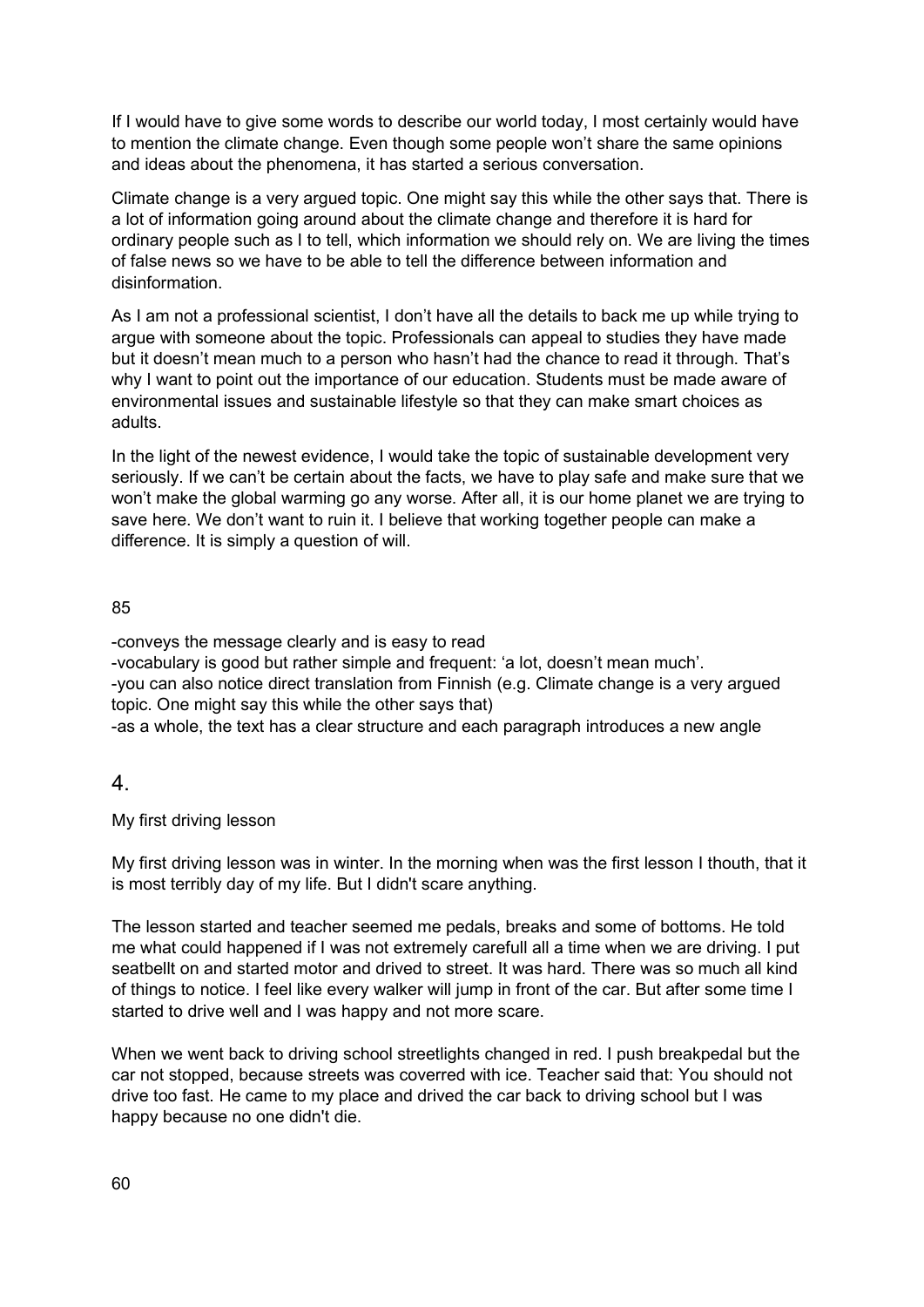-difficult to read at places, and message is barely conveyed. The influence of Finnish is easily detected (e.g. 'seemed, walker, came to my place')

-rather one-sided but there is a story that proceeds

 -vocabulary is very simple as are the structures. There are several mistakes: however, the mistakes do not stop the reader from understanding, only make the reading difficult

5.

My first driving lesson

 I remember very well, that I was first driving lesson. It is for two years ago. In morning I was as a very nervos but I desided go to driving school.

 I meeting my driving teacher out of the school and he drive to big park place. He showes to me how I must drive and what is in car. It is dificult drive car because car stop every time I try to drive car. I chanceing gear and then we go street and it is many other cars there, that it is dificult drive. There is so much humans on street that I must drive carefull and not kill they. Then was more easy drive and I was very positiv.

 I driving back to school when I almoust hit other car front of because it stopp in red ligth and we must stopp too. Teacher stopp the car because it is short time. Teacher angry to me and shoot to me very loud. "Not drive too fast!" This end my first driving lesson.

55

 -very simple, telegraphic-style language. Lacking sentence structures make reading difficult and the text unclear. The reader needs to fill in the gaps in sentence structures to make this understandable

-the contents are simple and list-like

-there are several mistakes: not even one sentence in standard English.

-yet, the gist of the text gets understood

Task instruction:

Beat plastic pollution

 World Environment Day is celebrated each year on June 5th. This year, the theme is Beat Plastic Pollution. Therefore, UN Environment is asking people all over the world to write a letter to the editor to some newspaper in order to raise awareness on plastic and its effects on the environment as well as to give concrete ideas for reducing plastic pollution. You decide to write such letter to the editor.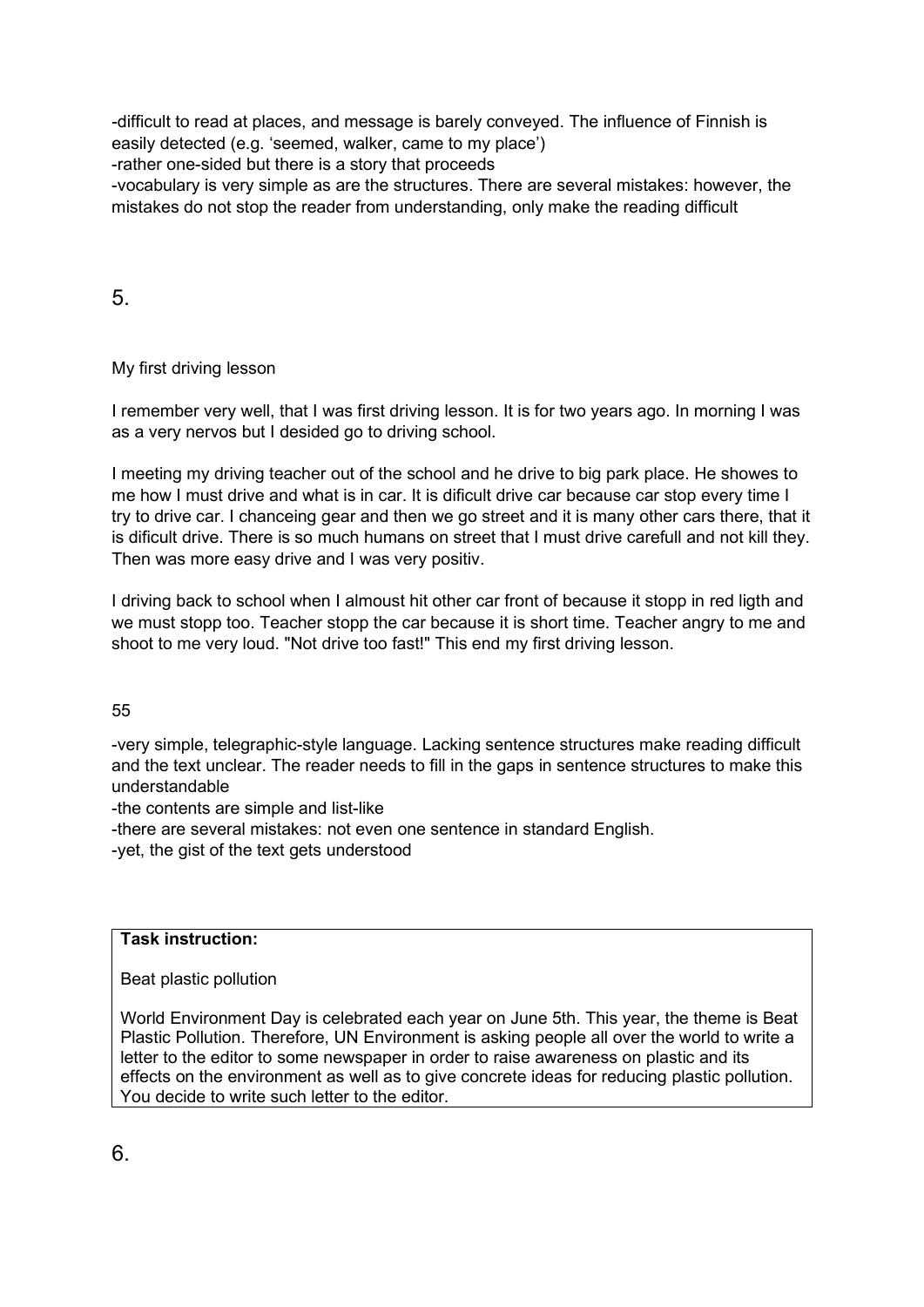### Beat plastic pollution

 Plastic, the cornerstone of all our daily essentials. It's unarguably the most efficient substance for industries to use: it's simple, flexible and ridiculously cheap. Unfortunately it also happens to be one of the most destructive, toxic and harmful materials found on our planet – and it's almost impossible to get rid of. Thrown-away plastic bags are spreading in our oceans like an infection, killing innocent organisms and polluting the aquatic systems. Wastelands are filling with meaningless garbage and there are islands dedicated for plastic waste. Knowing all this, why is there no action?

 It's not that simple. Plastic items are a lot cheaper and easier to make than their alternatives, and big corporations aren't willing to invest all their savings in eco-friendly materials. To defeat problems concerning such a large spectrum of society, we have to start small. By favoring items made from organic, non-toxic materials, consumers are silently rioting against the bigger, plastic-oriented companies. This doesn't mean that one has to take a giant step out of their comfort zone: small actions matter, such as buying a wooden toothbrush or having a grocery bag made from cotton.

 Having to battle against such a huge enemy, it's natural to feel powerless and small at times. That still doesn't allow anyone to act in a selfish manner. To stop plastic from taking over our planet, we need to unite and act together. Quit thinking that your actions don't matter and start looking at your needs from a more critical point of view. Next time you go grocery shopping, bring your own bag and think twice before buying anything new.

97

 -communicates very clearly, fluently and idiomatically -many-sided, well argued -there is a very clear structure and the text is coherent and cohesive -vocabulary is accurate and varied as well as idiomatic

7.

## Task instruction:

## Reinvention

 Writer's Digest magazine has its annual writing contest for young adults. The theme this year is reinvention, and the task is to write about an incident in your past that you would like to have a chance to relive and do differently. Write your entry in the contest.

### Reinvention

 We all have our own memories that have affected our future and present. Of course not the incidents we have encountered are the ones we are proud of or happy about. I am going to tell about an incident of mine which I would do differently if I had a chance.

 As said I have my own incident that I would totally do differently now. It is about a relationship where the other person did not treat me well and what is more made me look like a fool in front of a big crowd of people. It really broke my heart because all I wanted to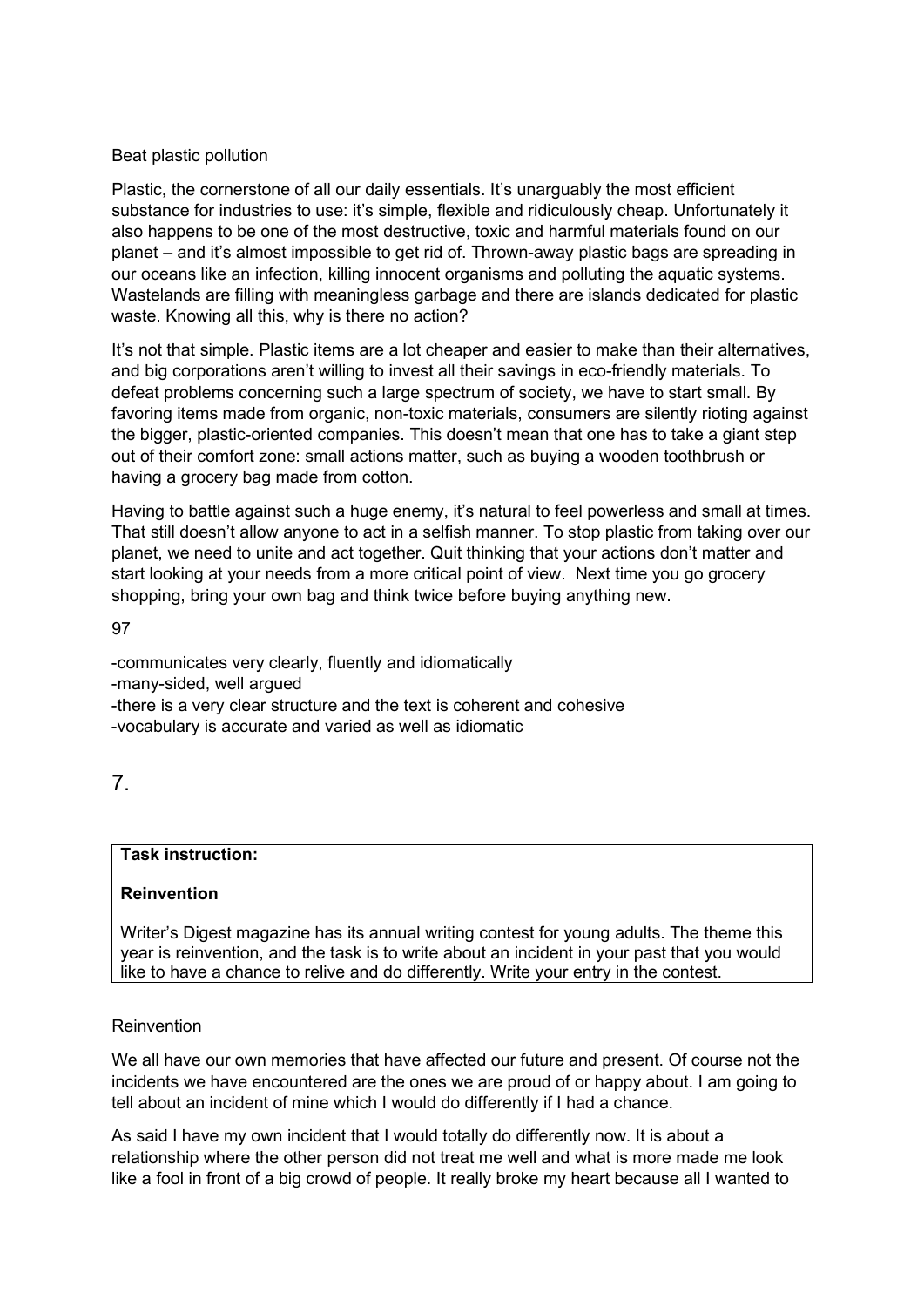do was just to be myself and get to know him better. It took a very long time to me to get over the pressure and the sorrow of the bad relationship.

 That bad relationship made me extremely cautious as a person because of the pressure of failure. It is still hard to me to be open-hearted to a stranger while my subconscious is screaming: "You are going to fail this time too!"

 After all the bad relationship experience has thought me an important lesson. First of all, I have to cut out toxic people who do not do more than destroy my mind peace by peace. Secondly, being naive and believing everything is extremely risky. It is almost crucial to think critically. I think teaching critical thinking is written in the curriculum of Finnish high school system too or at least we have been taught it at school dozens of times.

 I can happily say that in the world of 7 billion people there are a lot of great individuals to meet and get along with. Therefore there is no need to fall into despair.

85

 -conveys the message clearly and is easy to read -vocabulary is good but not particularly demanding -the text proceeds nicely but not very many cohesive links or other attempts to create cohesion

8.

### Task instruction:

Does the end justify the means?

 Extreme actions of environmental groups have become more and more common. Is direct resistance to environmental destruction acceptable? Write a posting to a blog The Green Agenda. Give your opinion and support it with facts.

### Does the end justify the means?

 Climate change is the biggest problem of our generation. People are worried about destruction of our environment and I understand why. These are huge problems that we must tackle in. Still, there are people that does not believe in climate change or just keep destroying our planet with their actions.

 There are many environmental groups that are driving The Green Agenda. They have done some extreme actions to make the difference. I wonder if direct resistance is acceptable. I understand why these groups have done extreme actions but I do not believe that the end justifies the means. In this situation, the impact would be more efficient if the actions would be legal. I understand it is frustrating that the legal actions does not necessary make the